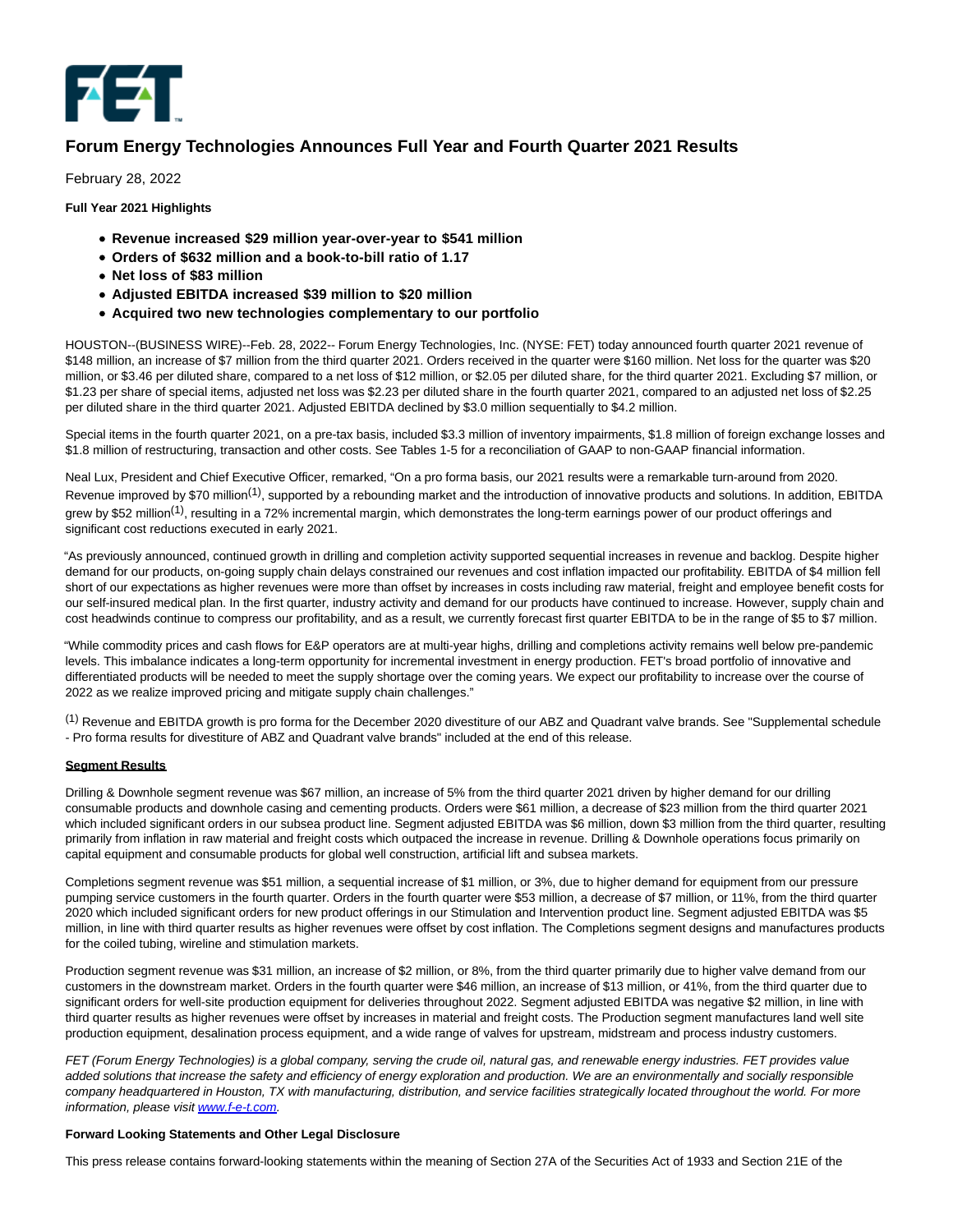Securities Exchange Act of 1934. All statements, other than statements of historical facts, included in this press release that address activities, events or developments that the company expects, believes or anticipates will or may occur in the future are forward-looking statements. Without limiting the generality of the foregoing, forward-looking statements contained in this press release specifically include the expectations of plans, strategies, objectives and anticipated financial and operating results of the company, including any statement about the company's future financial position, liquidity and capital resources, operations, performance, acquisitions, returns, capital expenditure budgets, new product development activities, costs and other guidance included in this press release.

These statements are based on certain assumptions made by the company based on management's experience and perception of historical trends, current conditions, anticipated future developments and other factors believed to be appropriate. Such statements are subject to a number of assumptions, risks and uncertainties, many of which are beyond the control of the company, which may cause actual results to differ materially from those implied or expressed by the forward-looking statements. Among other things, these include the severity and duration of the COVID-19 pandemic and related repercussions resulting from the negative impact on demand for oil and natural gas, the volatility of oil and natural gas prices, oilfield development activity levels, the availability of raw materials and specialized equipment, the company's ability to deliver backlog in a timely fashion, the availability of skilled and qualified labor, competition in the oil and natural gas industry, governmental regulation and taxation of the oil and natural gas industry, the company's ability to implement new technologies and services, the availability and terms of capital, and uncertainties regarding environmental regulations or litigation and other legal or regulatory developments affecting the company's business, and other important factors that could cause actual results to differ materially from those projected as described in the company's filings with the U.S. Securities and Exchange Commission.

Any forward-looking statement speaks only as of the date on which such statement is made, and the company undertakes no obligation to correct or update any forward-looking statement, whether as a result of new information, future events or otherwise, except as required by applicable law.

#### **Forum Energy Technologies, Inc. Condensed consolidated statements of net loss (Unaudited)**

| Three months ended |        |      |         |              |                  |  |  |  |  |  |  |
|--------------------|--------|------|---------|--------------|------------------|--|--|--|--|--|--|
|                    |        |      |         |              | September<br>30, |  |  |  |  |  |  |
|                    |        |      | 2020    |              | 2021             |  |  |  |  |  |  |
| \$                 | 148.1  | \$   | 113.0   | \$           | 141.0            |  |  |  |  |  |  |
|                    | 118.0  |      | 172.1   |              | 106.1            |  |  |  |  |  |  |
|                    | 30.1   |      | (59.1)  |              | 34.9             |  |  |  |  |  |  |
|                    |        |      |         |              |                  |  |  |  |  |  |  |
|                    | 42.9   |      | 43.2    |              | 42.3             |  |  |  |  |  |  |
|                    | 0.3    |      | 1.8     |              |                  |  |  |  |  |  |  |
|                    | 43.2   |      | 45.0    |              | 42.3             |  |  |  |  |  |  |
|                    | (13.1) |      | (104.1) |              | (7.4)            |  |  |  |  |  |  |
|                    |        |      |         |              |                  |  |  |  |  |  |  |
|                    | 7.9    |      | 8.7     |              | 7.1              |  |  |  |  |  |  |
|                    | 1.7    |      | 7.4     |              | (4.0)            |  |  |  |  |  |  |
|                    |        |      | (88.4)  |              |                  |  |  |  |  |  |  |
|                    |        |      |         |              | 0.2              |  |  |  |  |  |  |
|                    | 9.6    |      | (72.3)  |              | 3.3              |  |  |  |  |  |  |
|                    | (22.7) |      | (31.8)  |              | (10.7)           |  |  |  |  |  |  |
|                    | (3.1)  |      | 0.9     |              | 0.9              |  |  |  |  |  |  |
| \$                 | (19.6) | \$   | (32.7)  | \$           | (11.6)           |  |  |  |  |  |  |
|                    |        |      |         |              |                  |  |  |  |  |  |  |
|                    | 5.7    |      | 5.6     |              | 5.7              |  |  |  |  |  |  |
|                    | 5.7    |      | 5.6     |              | 5.7              |  |  |  |  |  |  |
|                    |        |      |         |              |                  |  |  |  |  |  |  |
| \$                 | (3.46) | \$   | (5.85)  | \$           | (2.05)           |  |  |  |  |  |  |
| \$                 | (3.46) | \$   | (5.85)  | \$           | (2.05)           |  |  |  |  |  |  |
|                    |        | 2021 |         | December 31, |                  |  |  |  |  |  |  |

 $(1)$  Refer to Table 1 for schedule of adjusting items.

### **Forum Energy Technologies, Inc. Condensed consolidated statements of net loss (Unaudited)**

|                                             | Year ended   |      |
|---------------------------------------------|--------------|------|
|                                             | December 31. |      |
| (in millions, except per share information) | 2021         | 2020 |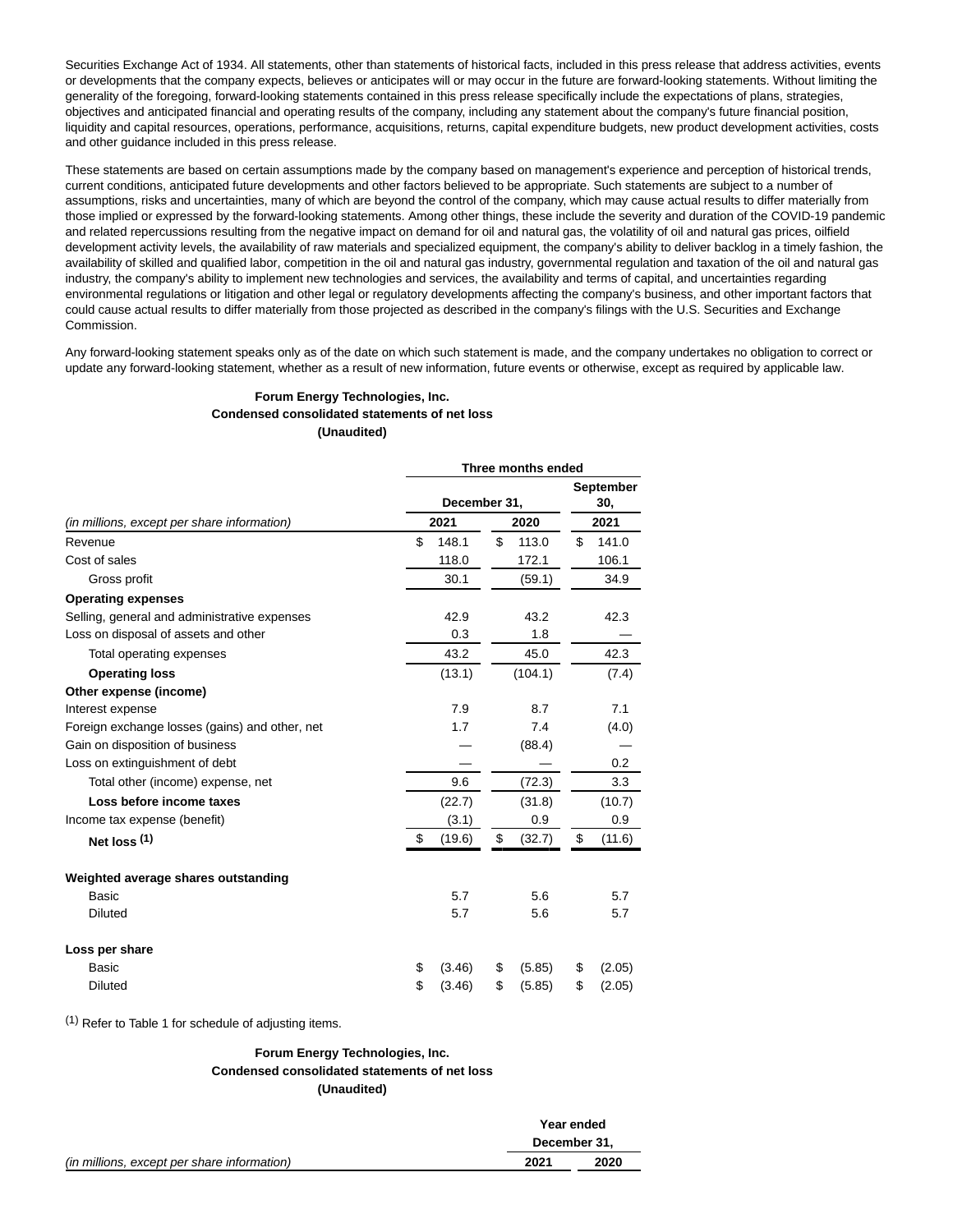| Revenue                                                  | \$<br>541.1   | \$   | 512.5   |
|----------------------------------------------------------|---------------|------|---------|
| Cost of sales                                            | 417.8         |      | 523.5   |
| Gross profit                                             | 123.3         |      | (11.0)  |
| <b>Operating expenses</b>                                |               |      |         |
| Selling, general and administrative expenses             | 168.9         |      | 197.7   |
| Impairments of intangible assets, property and equipment |               |      | 20.4    |
| Loss (gain) on disposal of assets and other              | (1.1)         |      | 2.5     |
| Total operating expenses                                 | 167.8         |      | 220.6   |
| <b>Operating loss</b>                                    | (44.5)        |      | (231.6) |
| Other expense (income)                                   |               |      |         |
| Interest expense                                         | 32.0          |      | 30.3    |
| Loss (gain) on extinguishment of debt                    | 5.3           |      | (72.5)  |
| Deferred loan costs written off                          |               |      | 2.3     |
| Foreign exchange losses and other, net                   | 0.2           |      | 6.5     |
| Gain on disposition of business                          |               |      | (88.4)  |
| Total other (income) expense, net                        | 37.5          |      | (121.8) |
| Loss before income taxes                                 | (82.0)        |      | (109.8) |
| Income tax expense (benefit)                             | 0.7           |      | (12.9)  |
| Net $loss(1)$                                            | \$<br>(82.7)  | - \$ | (96.9)  |
| Weighted average shares outstanding                      |               |      |         |
| Basic                                                    | 5.6           |      | 5.6     |
| <b>Diluted</b>                                           | 5.6           |      | 5.6     |
| Loss per share                                           |               |      |         |
| Basic                                                    | \$<br>(14.65) | - \$ | (17.37) |
| <b>Diluted</b>                                           | \$<br>(14.65) | \$   | (17.37) |

(1) Refer to Table 2 for schedule of adjusting items.

## **Forum Energy Technologies, Inc. Condensed consolidated balance sheets (Unaudited)**

|                                                         | <b>December</b><br>31, |       |    | <b>December</b><br>31, |
|---------------------------------------------------------|------------------------|-------|----|------------------------|
| (in millions of dollars)                                |                        | 2021  |    | 2020                   |
| <b>Assets</b>                                           |                        |       |    |                        |
| <b>Current assets</b>                                   |                        |       |    |                        |
| Cash and cash equivalents                               | \$                     | 46.9  | \$ | 128.6                  |
| Accounts receivable-trade, net                          |                        | 123.9 |    | 80.6                   |
| Inventories, net                                        |                        | 241.7 |    | 251.7                  |
| Other current assets                                    |                        | 34.2  |    | 29.3                   |
| Total current assets                                    |                        | 446.7 |    | 490.2                  |
| Property and equipment, net of accumulated depreciation |                        | 94.0  |    | 113.7                  |
| Operating lease assets                                  |                        | 25.4  |    | 31.5                   |
| Intangibles, net                                        |                        | 217.4 |    | 240.4                  |
| Other long-term assets                                  |                        | 7.8   |    | 14.1                   |
| <b>Total assets</b>                                     | \$                     | 791.3 | \$ | 889.9                  |
| <b>Liabilities and equity</b>                           |                        |       |    |                        |
| <b>Current liabilities</b>                              |                        |       |    |                        |
| Current portion of long-term debt                       | \$                     | 0.9   | \$ | 1.3                    |
| Other current liabilities                               |                        | 174.8 |    | 123.6                  |
| <b>Total current liabilities</b>                        |                        | 175.7 |    | 124.9                  |
| Long-term debt, net of current portion                  |                        | 232.4 |    | 293.4                  |
| Other long-term liabilities                             |                        | 54.1  |    | 65.4                   |
| <b>Total liabilities</b>                                |                        | 462.2 |    | 483.7                  |
| Total equity                                            |                        | 329.1 |    | 406.2                  |
| <b>Total liabilities and equity</b>                     | \$                     | 791.3 | \$ | 889.9                  |

**Forum Energy Technologies, Inc.**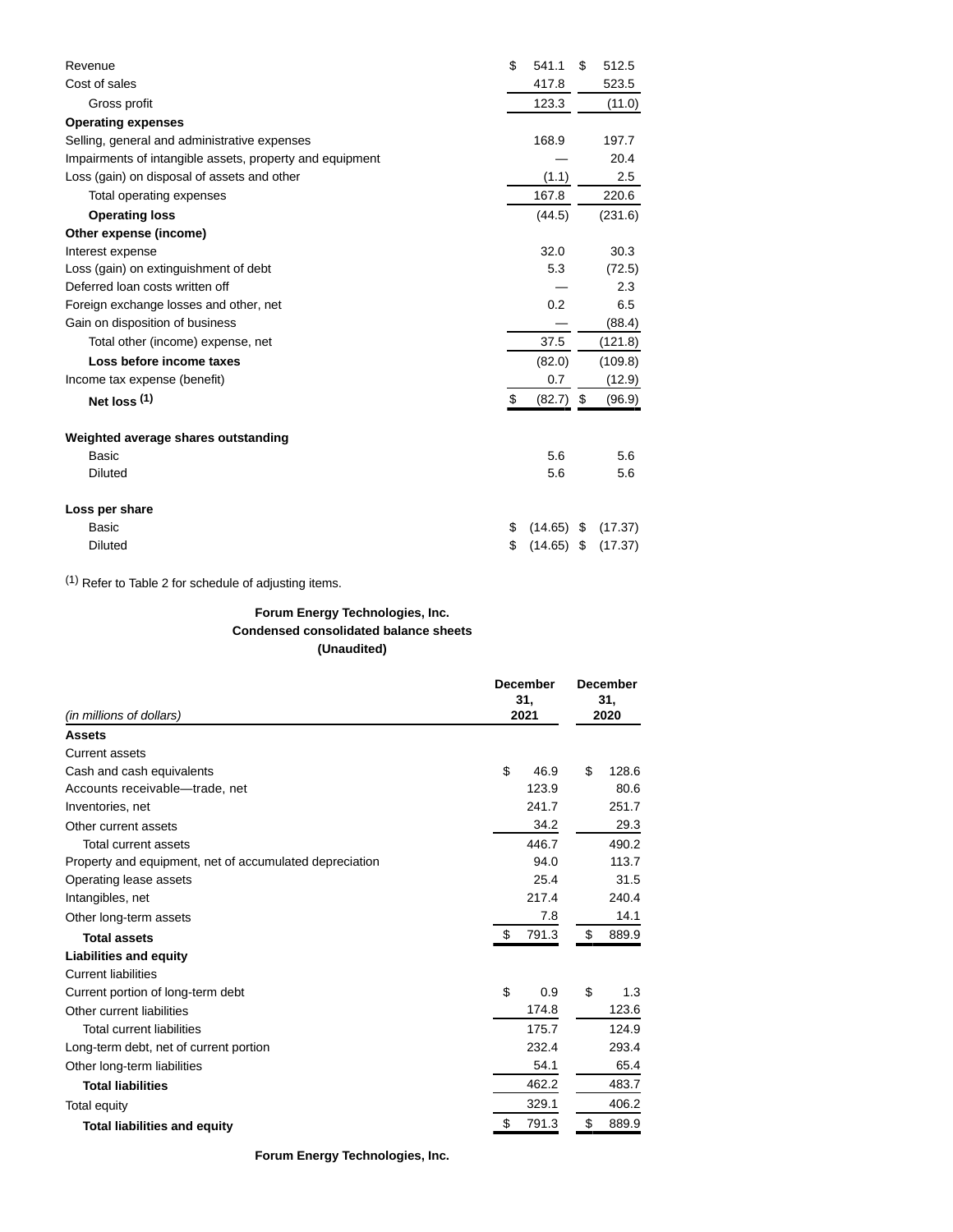## **Condensed consolidated cash flow information**

**(Unaudited)**

|                                                                       |           | Year ended   |
|-----------------------------------------------------------------------|-----------|--------------|
|                                                                       |           | December 31, |
| (in millions of dollars)                                              | 2021      | 2020         |
| Cash flows from operating activities                                  |           |              |
| Net loss                                                              | \$ (82.7) | (96.9)<br>S  |
| Impairments of intangible assets, property and equipment              |           | 20.4         |
| Depreciation and amortization                                         | 42.2      | 51.0         |
| Impairments of operating lease assets                                 |           | 15.4         |
| Inventory write downs                                                 | 8.1       | 100.8        |
| Gain on disposition of business                                       |           | (88.4)       |
| Loss (gain) on extinguishment of debt                                 | 5.3       | (72.5)       |
| Other noncash items and changes in working capital                    | 11.3      | 74.1         |
| Net cash provided by (used in) operating activities                   | (15.8)    | 3.9          |
| Cash flows from investing activities                                  |           |              |
| Capital expenditures for property and equipment                       | (2.4)     | (2.2)        |
| Proceeds from the sale of property and equipment                      | 7.0       | 5.3          |
| Acquisition of businesses, net of cash acquired                       | (3.4)     |              |
| Proceeds from settlement of note receivable                           | 10.8      |              |
| Proceeds from sale of business and equity investment                  | (1.3)     | 105.2        |
| Net cash provided by investing activities                             | 10.7      | 108.3        |
| Cash flows from financing activities                                  |           |              |
| Borrowings of debt                                                    |           | 182.3        |
| Repayments of debt                                                    | (14.6)    | (170.4)      |
| Cash paid to repurchase 2025 Notes and 2021 Notes                     | (58.6)    | (40.3)       |
| Bond exchange early participation payment                             |           | (3.5)        |
| Repurchases of stock                                                  | (1.4)     | (0.2)        |
| Deferred financing costs                                              | (1.6)     | (9.7)        |
| Net cash used in investing activities                                 | (76.2)    | (41.8)       |
| Effect of exchange rate changes on cash                               | (0.5)     | 0.3          |
| Net increase (decrease) in cash, cash equivalents and restricted cash | \$ (81.8) | \$<br>70.7   |

### **Forum Energy Technologies, Inc. Supplemental schedule - Segment information (Unaudited)**

|                              |                      |          | <b>As Reported</b>   |    |                       | As Adjusted (3)<br>Three months ended |                      |    |                      |    |                       |  |  |  |
|------------------------------|----------------------|----------|----------------------|----|-----------------------|---------------------------------------|----------------------|----|----------------------|----|-----------------------|--|--|--|
|                              |                      |          | Three months ended   |    |                       |                                       |                      |    |                      |    |                       |  |  |  |
| (in millions of dollars)     | December 31,<br>2021 |          | December 31,<br>2020 |    | September 30,<br>2021 |                                       | December 31,<br>2021 |    | December 31,<br>2020 |    | September 30,<br>2021 |  |  |  |
| Revenue                      |                      |          |                      |    |                       |                                       |                      |    |                      |    |                       |  |  |  |
| Drilling & Downhole          | \$                   | 66.5     | \$<br>49.9           | \$ | 63.2                  | \$                                    | 66.5                 | \$ | 49.9                 | \$ | 63.2                  |  |  |  |
| Completions                  |                      | 51.0     | 30.6                 |    | 49.7                  |                                       | 51.0                 |    | 30.6                 |    | 49.7                  |  |  |  |
| Production                   |                      | 30.9     | 32.5                 |    | 28.5                  |                                       | 30.9                 |    | 32.5                 |    | 28.5                  |  |  |  |
| Eliminations                 |                      | (0.3)    |                      |    | (0.4)                 |                                       | (0.3)                |    |                      |    | (0.4)                 |  |  |  |
| <b>Total revenue</b>         | \$                   | 148.1    | \$<br>113.0          | \$ | 141.0                 | \$                                    | 148.1                | \$ | 113.0                | \$ | 141.0                 |  |  |  |
| Operating income (loss)      |                      |          |                      |    |                       |                                       |                      |    |                      |    |                       |  |  |  |
| Drilling & Downhole          | \$                   | 2.5      | \$<br>(21.2)         | \$ | 4.0                   | \$                                    | 2.7                  | \$ | (3.9)                | \$ | 5.2                   |  |  |  |
| Operating income margin %    |                      | 3.8%     | (42.5) %             |    | 6.3%                  |                                       | 4.1%                 |    | (7.8)%               |    | 8.2%                  |  |  |  |
| Completions                  |                      | (4.5)    | (50.3)               |    | 0.3                   |                                       | (0.7)                |    | (5.6)                |    | (0.5)                 |  |  |  |
| Operating income margin %    |                      | (8.8)%   | (164.4) %            |    | 0.6%                  |                                       | (1.4)%               |    | (18.3) %             |    | (1.0) %               |  |  |  |
| Production                   |                      | (3.1)    | (24.1)               |    | (3.4)                 |                                       | (3.0)                |    | (2.4)                |    | (3.1)                 |  |  |  |
| Operating income margin %    |                      | (10.0) % | (74.2) %             |    | (11.9) %              |                                       | (9.7)%               |    | (7.4) %              |    | (10.9) %              |  |  |  |
| Corporate                    |                      | (7.7)    | (6.7)                |    | (8.4)                 |                                       | (6.9)                |    | (5.1)                |    | (6.5)                 |  |  |  |
| Total segment operating loss |                      | (12.8)   | (102.3)              |    | (7.5)                 |                                       | (7.9)                |    | (17.0)               |    | (4.9)                 |  |  |  |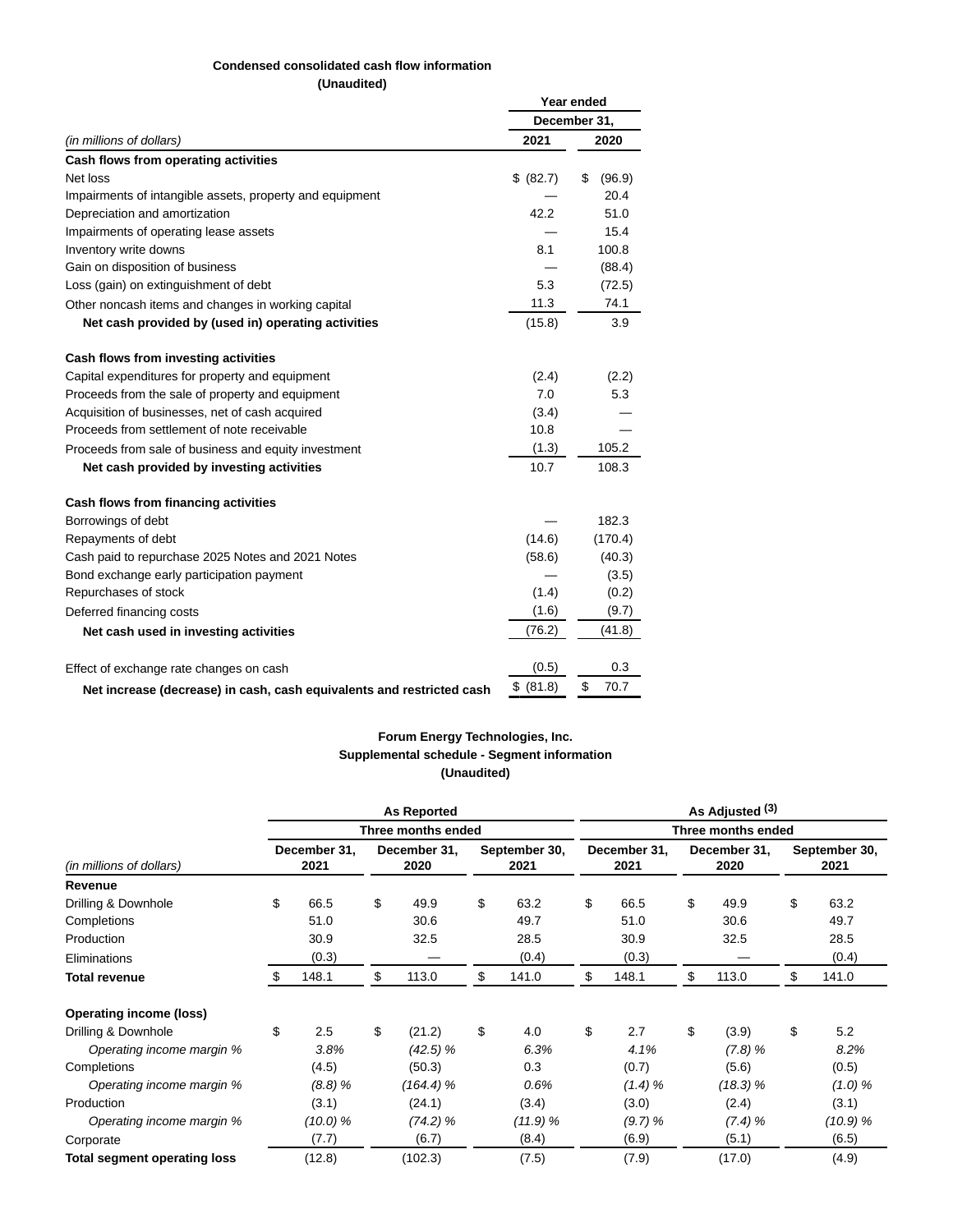| Other items not in segment<br>operating loss (1) |    | (0.3)  | (1.8)         | 0.1         | (0.1)       | 0.7          |             |
|--------------------------------------------------|----|--------|---------------|-------------|-------------|--------------|-------------|
| <b>Total operating loss</b>                      | S. | (13.1) | \$<br>(104.1) | \$<br>(7.4) | \$<br>(8.0) | \$<br>(16.3) | \$<br>(4.9) |
| Operating margin %                               |    | (8.8)% | $(92.1)$ %    | (5.2) %     | (5.4)%      | (14.4)%      | (3.5) %     |
| EBITDA $(2)$                                     |    |        |               |             |             |              |             |
| Drilling & Downhole                              | \$ | 4.1    | \$<br>(23.2)  | \$<br>10.7  | \$<br>6.2   | \$<br>1.0    | \$<br>9.0   |
| EBITDA Margin %                                  |    | 6.2%   | $(46.5)$ %    | 16.9%       | 9.3%        | 2.0%         | 14.2%       |
| Completions                                      |    | 1.0    | (44.4)        | 6.6         | 4.9         | 0.7          | 5.2         |
| <b>EBITDA Margin %</b>                           |    | 2.0%   | $(145.1)$ %   | 13.3%       | 9.6%        | 2.3%         | 10.5%       |
| Production                                       |    | (2.0)  | (22.3)        | (2.5)       | (1.7)       | (0.2)        | (2.1)       |
| EBITDA Margin %                                  |    | (6.5)% | $(68.6)$ %    | (8.8)%      | (5.5) %     | $(0.6)$ %    | (7.4)%      |
| Corporate                                        |    | (7.7)  | 78.6          | (8.3)       | (5.2)       | (4.1)        | (4.9)       |
| <b>Total EBITDA</b>                              |    | (4.6)  | \$<br>(11.3)  | \$<br>6.5   | \$<br>4.2   | \$<br>(2.6)  | \$<br>7.2   |
| EBITDA Margin %                                  |    | (3.1)% | (10.0) %      | 4.6%        | 2.8%        | (2.3)%       | 5.1%        |

(1) Includes gain (loss) on disposal of assets and other.

(2) The Company believes that the presentation of EBITDA is useful to the Company's investors because EBITDA is an appropriate measure of evaluating the Company's operating performance and liquidity that reflects the resources available for strategic opportunities including, among others, investing in the business, strengthening the balance sheet, repurchasing the Company's securities and making strategic acquisitions. In addition, EBITDA is a widely used benchmark in the investment community. See the attached separate schedule for the reconciliation of GAAP to non-GAAP financial information.

(3) Refer to Table 1 for schedule of adjusting items.

## **Forum Energy Technologies, Inc. Supplemental schedule - Segment information (Unaudited)**

|                                               |       |                      | <b>As Reported</b> |                      | As Adjusted (3) |                      |        |                      |  |  |  |  |  |
|-----------------------------------------------|-------|----------------------|--------------------|----------------------|-----------------|----------------------|--------|----------------------|--|--|--|--|--|
|                                               |       |                      | Year ended         |                      | Year ended      |                      |        |                      |  |  |  |  |  |
| (in millions of dollars)                      |       | December 31,<br>2021 |                    | December 31,<br>2020 |                 | December 31,<br>2021 |        | December 31,<br>2020 |  |  |  |  |  |
| Revenue                                       |       |                      |                    |                      |                 |                      |        |                      |  |  |  |  |  |
| Drilling & Downhole                           | \$    | 239.9                | \$                 | 216.8                | \$              | 239.9                | \$     | 216.8                |  |  |  |  |  |
| Completions                                   |       | 185.0                |                    | 118.7                |                 | 185.0                |        | 118.7                |  |  |  |  |  |
| Production                                    |       | 116.7                |                    | 177.5                |                 | 116.7                |        | 177.5                |  |  |  |  |  |
| Eliminations                                  | (0.5) |                      |                    | (0.5)                |                 | (0.5)                |        | (0.5)                |  |  |  |  |  |
| <b>Total revenue</b>                          | \$    | 541.1                | \$                 | 512.5                | \$              | 541.1                | \$     | 512.5                |  |  |  |  |  |
| <b>Operating income (loss)</b>                |       |                      |                    |                      |                 |                      |        |                      |  |  |  |  |  |
| Drilling & Downhole                           | \$    | 4.7                  | \$                 | (48.0)               | \$              | 9.9                  | \$     | (19.1)               |  |  |  |  |  |
| Operating income margin %                     |       | 2.0%                 |                    | (22.1) %             |                 | 4.1%                 |        | (8.8)%               |  |  |  |  |  |
| Completions                                   |       | (4.5)                |                    | (97.3)               |                 | (2.1)                |        | (34.3)               |  |  |  |  |  |
| Operating income margin %                     |       | (2.4)%               |                    | $(82.0)$ %           |                 | (1.1)%               |        | (28.9) %             |  |  |  |  |  |
| Production                                    |       | (14.4)               |                    | (33.4)               |                 | (12.2)               |        | (4.7)                |  |  |  |  |  |
| Operating income margin %                     |       | (12.3) %             |                    | (18.8)%              |                 | (10.5) %             |        | $(2.6)$ %            |  |  |  |  |  |
| Corporate                                     |       | (31.3)               |                    | (30.0)               |                 | (25.6)               |        | (23.4)               |  |  |  |  |  |
| <b>Total segment operating loss</b>           |       | (45.5)               |                    | (208.7)              |                 | (30.0)               |        | (81.5)               |  |  |  |  |  |
| Other items not in segment operating loss (1) |       | 1.0                  |                    | (22.9)               |                 |                      |        | 1.5                  |  |  |  |  |  |
| <b>Total operating loss</b>                   | \$    | (44.5)               | \$                 | (231.6)              | \$              | (30.0)               | \$     | (80.0)               |  |  |  |  |  |
| Operating margin %                            |       | (8.2) %              |                    | (45.2) %             |                 | (5.5) %              |        | (15.6) %             |  |  |  |  |  |
| EBITDA $(2)$                                  |       |                      |                    |                      |                 |                      |        |                      |  |  |  |  |  |
| Drilling & Downhole                           | \$    | 18.4                 | \$                 | (42.5)               | \$              | 25.3                 | \$     | 0.5                  |  |  |  |  |  |
| EBITDA Margin %                               |       | 7.7%                 |                    | (19.6) %             |                 | 10.5%                |        | 0.2%                 |  |  |  |  |  |
| Completions                                   |       | 19.5                 |                    | (82.2)               |                 | 21.0                 |        | (6.2)                |  |  |  |  |  |
| EBITDA Margin %                               |       | 10.5%                |                    | (69.3) %             |                 | 11.4%                |        | (5.2) %              |  |  |  |  |  |
| Production                                    |       | (9.3)                | (28.6)             |                      | (7.0)           |                      |        | 4.9                  |  |  |  |  |  |
| EBITDA Margin %                               |       | (8.0) %              | (16.1) %           |                      | (6.0) %         |                      | 2.8%   |                      |  |  |  |  |  |
| Corporate                                     |       | (36.4)               |                    | 124.8                |                 | (19.3)               | (18.6) |                      |  |  |  |  |  |
| <b>Total EBITDA</b>                           | \$    | (7.8)                | \$                 | (28.5)               | \$              | 20.0                 | \$     | (19.4)               |  |  |  |  |  |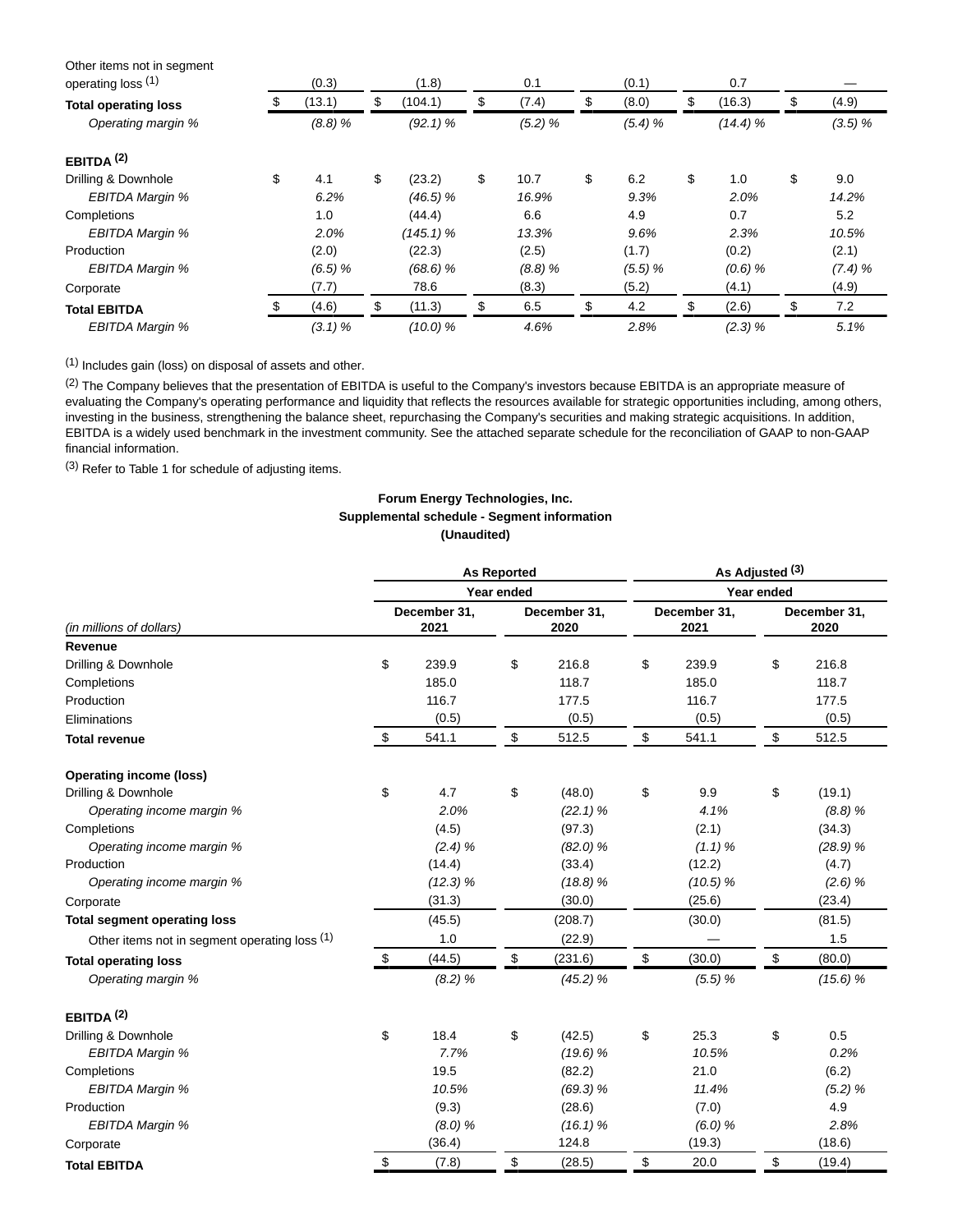| EBITDA Margin % | $1.4) \%$ | (5.6)% | 3.7% | (3.8)% |
|-----------------|-----------|--------|------|--------|
|                 |           |        |      |        |

 $<sup>(1)</sup>$  Includes impairments of intangible assets, property and equipment and gain (loss) on disposal of assets and other.</sup>

 $(2)$  The Company believes that the presentation of EBITDA is useful to the Company's investors because EBITDA is an appropriate measure of evaluating the Company's operating performance and liquidity that reflects the resources available for strategic opportunities including, among others, investing in the business, strengthening the balance sheet, repurchasing the Company's securities and making strategic acquisitions. In addition, EBITDA is a widely used benchmark in the investment community. See the attached separate schedule for the reconciliation of GAAP to non-GAAP financial information.

(3) Refer to Table 2 for schedule of adjusting items.

#### **Forum Energy Technologies, Inc. Supplemental schedule - Orders information (Unaudited)**

|                                   | Three months ended |                      |    |                      |    |                       |  |  |  |  |  |  |  |
|-----------------------------------|--------------------|----------------------|----|----------------------|----|-----------------------|--|--|--|--|--|--|--|
| (in millions of dollars)          |                    | December 31,<br>2021 |    | December 31,<br>2020 |    | September 30,<br>2021 |  |  |  |  |  |  |  |
| Orders                            |                    |                      |    |                      |    |                       |  |  |  |  |  |  |  |
| Drilling & Downhole               | \$                 | 60.8                 | \$ | 57.5                 | \$ | 83.4                  |  |  |  |  |  |  |  |
| Completions                       |                    | 52.8                 |    | 30.3                 |    | 59.6                  |  |  |  |  |  |  |  |
| Production                        |                    | 46.1                 |    | 36.3                 |    | 32.8                  |  |  |  |  |  |  |  |
| <b>Total orders</b>               | \$                 | 159.7                | \$ | 124.1                | \$ | 175.8                 |  |  |  |  |  |  |  |
| Revenue                           |                    |                      |    |                      |    |                       |  |  |  |  |  |  |  |
| Drilling & Downhole               | \$                 | 66.5                 | \$ | 49.9                 | \$ | 63.2                  |  |  |  |  |  |  |  |
| Completions                       |                    | 51.0                 |    | 30.6                 |    | 49.7                  |  |  |  |  |  |  |  |
| Production                        |                    | 30.9                 |    | 32.5                 |    | 28.5                  |  |  |  |  |  |  |  |
| Eliminations                      |                    | (0.3)                |    |                      |    | (0.4)                 |  |  |  |  |  |  |  |
| <b>Total revenue</b>              | \$                 | 148.1                | \$ | 113.0                | \$ | 141.0                 |  |  |  |  |  |  |  |
| Book to bill ratio <sup>(1)</sup> |                    |                      |    |                      |    |                       |  |  |  |  |  |  |  |
| Drilling & Downhole               |                    | 0.91                 |    | 1.15                 |    | 1.32                  |  |  |  |  |  |  |  |
| Completions                       |                    | 1.04                 |    | 0.99                 |    | 1.20                  |  |  |  |  |  |  |  |
| Production                        |                    | 1.49                 |    | 1.12                 |    | 1.15                  |  |  |  |  |  |  |  |
| Total book to bill ratio          |                    | 1.08                 |    | 1.10                 |    | 1.25                  |  |  |  |  |  |  |  |

 $<sup>(1)</sup>$  The book-to-bill ratio is calculated by dividing the dollar value of orders received in a given period by the revenue earned in that same period. The</sup> Company believes that this ratio is useful to investors because it provides an indication of whether the demand for our products, in the markets in which the Company operates, is strengthening or declining. A ratio of greater than one is indicative of improving market demand, while a ratio of less than one would suggest weakening demand. In addition, the Company believes the book-to-bill ratio provides more meaningful insight into future revenues for our business than other measures, such as order backlog, because the majority of the Company's products are activity based consumable items or shorter cycle capital equipment, neither of which are typically ordered by customers far in advance.

#### **Forum Energy Technologies, Inc. Reconciliation of GAAP to non-GAAP financial information (Unaudited) Table 1 - Adjusting items**

|                                                                | Three months ended       |                      |                 |                            |                      |                      |   |                   |                    |                      |  |                 |  |  |  |
|----------------------------------------------------------------|--------------------------|----------------------|-----------------|----------------------------|----------------------|----------------------|---|-------------------|--------------------|----------------------|--|-----------------|--|--|--|
|                                                                |                          | December 31, 2021    |                 |                            | December 31, 2020    |                      |   |                   | September 30, 2021 |                      |  |                 |  |  |  |
| <i>(in millions, except per share)</i><br><i>information</i> ) | Operating<br><b>loss</b> | <b>EBITDA</b><br>(1) | <b>Net loss</b> | Operating<br>income (loss) | <b>EBITDA</b><br>(1) | Net income<br>(loss) |   | Operating<br>loss |                    | <b>EBITDA</b><br>(1) |  | <b>Net loss</b> |  |  |  |
| As reported                                                    | (13.1)                   | (4.6)                | (19.6)          | (104.1)                    | (11.3)               | (32.7)               | S | (7.4)             | \$                 | 6.5                  |  | \$(11.6)        |  |  |  |
| % of revenue                                                   | (8.8)%                   | (3.1)%               |                 | $(92.1)$ %                 | (10.0%               |                      |   | (5.2) %           |                    | 4.6%                 |  |                 |  |  |  |
| Restructuring, transaction<br>and other costs                  | 1.8                      | 1.8                  | 1.8             | 8.4                        | 8.4                  | 8.4                  |   | 2.5               |                    | 2.5                  |  | 2.5             |  |  |  |
| Inventory and other<br>working capital<br>adjustments          | 3.3                      | 3.3                  | 3.3             | 78.2                       | 78.2                 | 78.2                 |   |                   |                    |                      |  |                 |  |  |  |
| Impairments of operating<br>lease assets                       |                          |                      |                 | 1.2                        | 1.2                  | 1.2                  |   |                   |                    |                      |  |                 |  |  |  |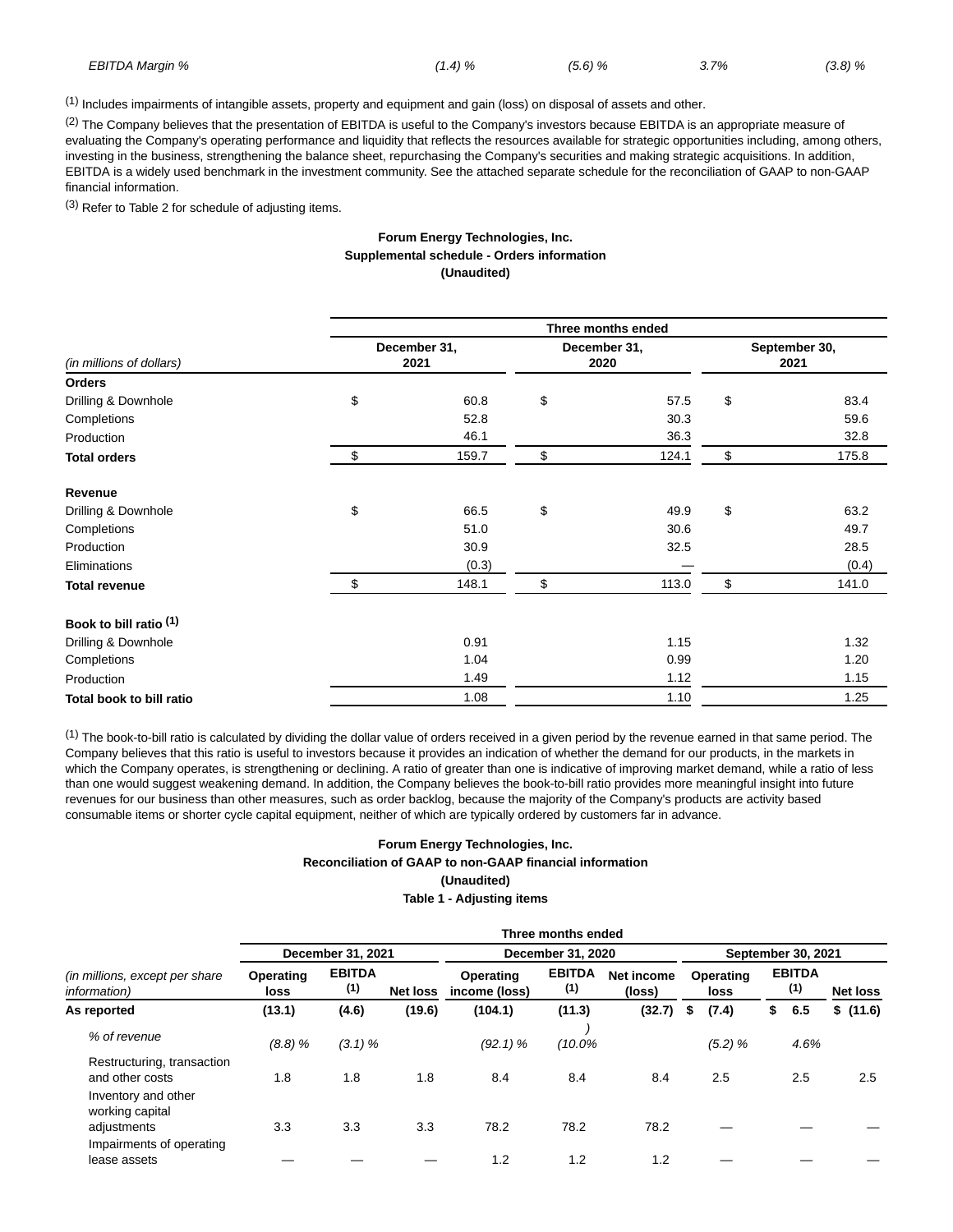| Gain on disposition of<br>business             |        |           |      |              |         | (88.4)      | (88.4)       |             |           |           |       |
|------------------------------------------------|--------|-----------|------|--------------|---------|-------------|--------------|-------------|-----------|-----------|-------|
| Loss on extinguishment of<br>debt              |        |           |      |              |         |             |              |             | 0.2       |           | 0.2   |
| Stock-based<br>compensation expense            |        |           | 1.9  |              |         | 2.1         |              |             | 1.9       |           |       |
| Loss (gain) on foreign<br>exchange, net (2)    |        |           | 1.8  | 1.8          |         | 7.2         | 7.2          |             | (3.9)     |           | (3.9) |
| Income tax expense<br>(benefit) of adjustments |        |           |      |              |         |             | (0.8)        |             |           |           |       |
| As adjusted <sup>(1)</sup>                     | (8.0)  | \$<br>4.2 |      | \$ (12.7) \$ | (16.3)  | \$<br>(2.6) | \$<br>(26.9) | \$<br>(4.9) | \$<br>7.2 | \$ (12.8) |       |
| % of revenue                                   | (5.4)% |           | 2.8% |              | (14.4)% | (2.3%       |              | (3.5)%      | 5.1%      |           |       |
| Diluted shares outstanding<br>as reported      |        |           |      | 5.7          |         |             | 5.6          |             |           |           | 5.7   |
| Diluted shares outstanding<br>as adjusted      |        |           |      | 5.7          |         |             | 5.6          |             |           |           | 5.7   |
| Diluted EPS - as reported                      |        |           |      | \$ (3.46)    |         |             | \$<br>(5.85) |             |           | (2.05)    |       |
| Diluted EPS - as adjusted                      |        |           |      | \$ (2.23)    |         |             | \$<br>(4.80) |             |           | \$ (2.25) |       |

(1) The Company believes that the presentation of EBITDA, adjusted EBITDA, adjusted operating income, adjusted net income and adjusted diluted EPS are useful to the Company's investors because (i) each of these financial metrics are useful to investors to assess and understand operating performance, especially when comparing those results with previous and subsequent periods or forecasting performance for future periods, primarily because management views the excluded items to be outside of the Company's normal operating results and (ii) EBITDA is an appropriate measure of evaluating the Company's operating performance and liquidity that reflects the resources available for strategic opportunities including, among others, investing in the business, strengthening the balance sheet, repurchasing the Company's securities and making strategic acquisitions. In addition, these benchmarks are widely used in the investment community. See the attached separate schedule for the reconciliation of GAAP to non-GAAP financial information.

(2) Foreign exchange, net primarily relates to cash and receivables denominated in U.S. dollars by some of our non-U.S. subsidiaries that report in a local currency, and therefore the loss has no economic impact in dollar terms.

### **Forum Energy Technologies, Inc. Reconciliation of GAAP to non-GAAP financial information (Unaudited) Table 2 - Adjusting items**

|                                                             | Year ended |                       |    |              |    |                 |     |                                   |    |                       |    |                 |
|-------------------------------------------------------------|------------|-----------------------|----|--------------|----|-----------------|-----|-----------------------------------|----|-----------------------|----|-----------------|
| (in millions, except per share information)                 |            | December 31, 2021     |    |              |    |                 |     | December 31, 2020                 |    |                       |    |                 |
|                                                             |            | <b>Operating loss</b> |    | EBITDA $(1)$ |    | <b>Net loss</b> |     | <b>Operating income</b><br>(loss) |    | EBITDA <sup>(1)</sup> |    | <b>Net loss</b> |
| As reported                                                 | \$         | (44.5)                | \$ | (7.8)        | \$ | (82.7)          | -\$ | (231.6)                           | \$ | (28.5)                | \$ | (96.9)          |
| % of revenue                                                |            | (8.2) %               |    | (1.4)%       |    |                 |     | (45.2) %                          |    | $(5.6)$ %             |    |                 |
| Restructuring, transaction and other costs                  |            | 9.5                   |    | 9.5          |    | 9.5             |     | 22.0                              |    | 22.0                  |    | 22.0            |
| Inventory and other working capital<br>adjustments          |            | 5.0                   |    | 5.0          |    | 5.0             |     | 93.8                              |    | 93.8                  |    | 93.8            |
| Impairments of intangible assets, property<br>and equipment |            |                       |    |              |    |                 |     | 20.4                              |    | 20.4                  |    | 20.4            |
| Impairments of operating lease assets                       |            |                       |    |              |    |                 |     | 15.4                              |    | 15.4                  |    | 15.4            |
| Gain on disposition of business                             |            |                       |    |              |    |                 |     |                                   |    | (88.4)                |    | (88.4)          |
| Loss on extinguishment of debt                              |            |                       |    | 5.3          |    | 5.3             |     |                                   |    | (72.5)                |    | (72.5)          |
| Deferred loan costs written off                             |            |                       |    |              |    |                 |     |                                   |    | 2.3                   |    | 2.3             |
| Stock-based compensation expense                            |            |                       |    | 7.6          |    |                 |     |                                   |    | 9.8                   |    |                 |
| Loss on foreign exchange, net (2)                           |            |                       |    | 0.4          |    | 0.4             |     |                                   |    | 6.3                   |    | 6.3             |
| Impact of U.S. CARES Act                                    |            |                       |    |              |    |                 |     |                                   |    |                       |    | (16.6)          |
| Income tax expense (benefit) of adjustments                 |            |                       |    |              |    |                 |     |                                   |    |                       |    | (0.8)           |
| As adjusted (1)                                             |            | (30.0)                | \$ | 20.0         | \$ | (62.5)          | -\$ | (80.0)                            | \$ | (19.4)                | \$ | (115.0)         |
| % of revenue                                                |            | (5.5) %               |    | 3.7%         |    |                 |     | (15.6) %                          |    | (3.8)%                |    |                 |
| Diluted shares outstanding as reported                      |            |                       |    |              |    | 5.6             |     |                                   |    |                       |    | 5.6             |
| Diluted shares outstanding as adjusted                      |            |                       |    |              |    | 5.6             |     |                                   |    |                       |    | 5.6             |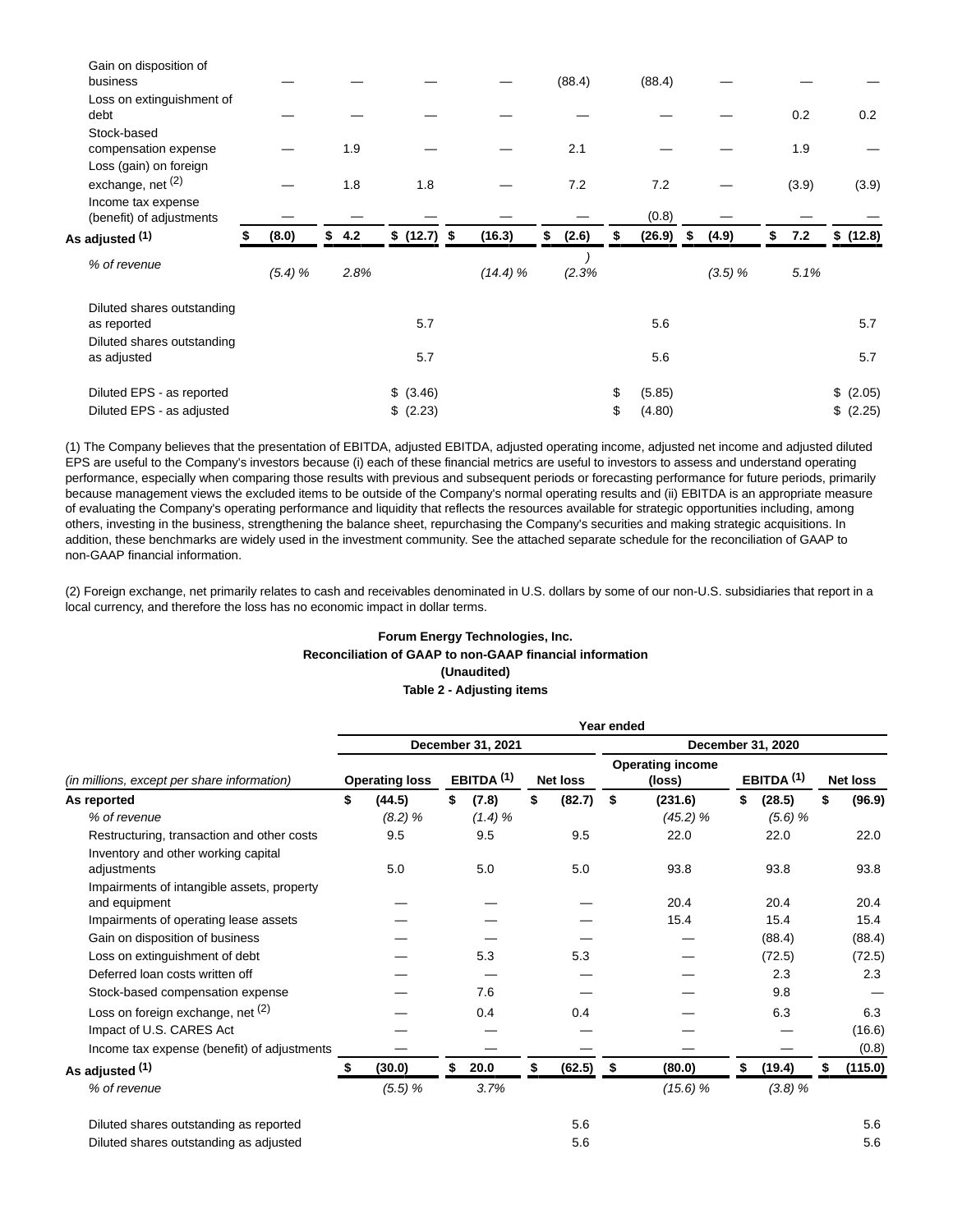| Diluted EPS - as reported | \$(14.65) | \$(17.37)  |
|---------------------------|-----------|------------|
| Diluted EPS - as adjusted | \$(11.16) | \$ (20.54) |

(1) The Company believes that the presentation of EBITDA, adjusted EBITDA, adjusted operating income, adjusted net income and adjusted diluted EPS are useful to the Company's investors because (i) each of these financial metrics are useful to investors to assess and understand operating performance, especially when comparing those results with previous and subsequent periods or forecasting performance for future periods, primarily because management views the excluded items to be outside of the Company's normal operating results and (ii) EBITDA is an appropriate measure of evaluating the Company's operating performance and liquidity that reflects the resources available for strategic opportunities including, among others, investing in the business, strengthening the balance sheet, repurchasing the Company's securities and making strategic acquisitions. In addition, these benchmarks are widely used in the investment community. See the attached separate schedule for the reconciliation of GAAP to non-GAAP financial information.

(2) Foreign exchange, net primarily relates to cash and receivables denominated in U.S. dollars by some of our non-U.S. subsidiaries that report in a local currency, and therefore the loss has no economic impact in dollar terms.

#### **Forum Energy Technologies, Inc. Reconciliation of GAAP to non-GAAP financial information (Unaudited)**

|                                  |                      | Table 3 - Adjusting Items |                      |        |                       |        |  |  |  |  |
|----------------------------------|----------------------|---------------------------|----------------------|--------|-----------------------|--------|--|--|--|--|
|                                  | Three months ended   |                           |                      |        |                       |        |  |  |  |  |
| (in millions of dollars)         | December 31,<br>2021 |                           | December 31,<br>2020 |        | September 30,<br>2021 |        |  |  |  |  |
| <b>EBITDA reconciliation (1)</b> |                      |                           |                      |        |                       |        |  |  |  |  |
| Net loss                         | \$                   | (19.6)                    | \$                   | (32.7) | \$                    | (11.6) |  |  |  |  |
| Interest expense                 |                      | 7.9                       |                      | 8.7    |                       | 7.1    |  |  |  |  |
| Depreciation and amortization    |                      | 10.2                      |                      | 11.8   |                       | 10.1   |  |  |  |  |
| Income tax expense               |                      | (3.1)                     |                      | 0.9    |                       | 0.9    |  |  |  |  |
| <b>EBITDA</b>                    |                      | (4.6)                     |                      | (11.3) |                       | 6.5    |  |  |  |  |

 $<sup>(1)</sup>$  The Company believes that the presentation of EBITDA is useful to investors because EBITDA is an appropriate measure of evaluating the</sup> Company's operating performance and liquidity that reflects the resources available for strategic opportunities including, among others, investing in the business, strengthening the balance sheet, repurchasing the Company's securities and making strategic acquisitions. In addition, EBITDA is a widely used benchmark in the investment community.

## **Forum Energy Technologies, Inc.**

#### **Reconciliation of GAAP to non-GAAP financial information (Unaudited)**

#### **Table 4 - Adjusting Items**

| (in millions of dollars)<br><b>EBITDA reconciliation (1)</b> | Year ended           |                      |  |        |  |  |  |  |
|--------------------------------------------------------------|----------------------|----------------------|--|--------|--|--|--|--|
|                                                              | December 31,<br>2021 | December 31,<br>2020 |  |        |  |  |  |  |
|                                                              |                      |                      |  |        |  |  |  |  |
| Net loss                                                     | Ψ                    | (82.7)               |  | (96.9) |  |  |  |  |
| Interest expense                                             |                      | 32.0                 |  | 30.3   |  |  |  |  |
| Depreciation and amortization                                |                      | 42.2                 |  | 51.0   |  |  |  |  |
| Income tax benefit                                           |                      | 0.7                  |  | (12.9) |  |  |  |  |
| <b>EBITDA</b>                                                |                      | (7.8)                |  | (28.5) |  |  |  |  |

 $<sup>(1)</sup>$  The Company believes that the presentation of EBITDA is useful to investors because EBITDA is an appropriate measure of evaluating the</sup> Company's operating performance and liquidity that reflects the resources available for strategic opportunities including, among others, investing in the business, strengthening the balance sheet, repurchasing the Company's securities and making strategic acquisitions. In addition, EBITDA is a widely used benchmark in the investment community.

#### **Table 5 - Adjusting items**

|                                                         | Year ended           |                      |  |       |  |  |  |
|---------------------------------------------------------|----------------------|----------------------|--|-------|--|--|--|
| (in millions of dollars)                                | December 31.<br>2021 | December 31.<br>2020 |  |       |  |  |  |
| Free cash flow, before acquisitions, reconciliation (1) |                      |                      |  |       |  |  |  |
| Net cash provided by operating activities               | \$                   | (15.8)               |  | 3.9   |  |  |  |
| Capital expenditures for property and equipment         |                      | (1.8)                |  | (2.2) |  |  |  |
| Proceeds from sale of property and equipment            |                      | 7.0                  |  | 5.3   |  |  |  |
| Free cash flow, before acquisitions                     |                      | (10.6)               |  | 7.0   |  |  |  |